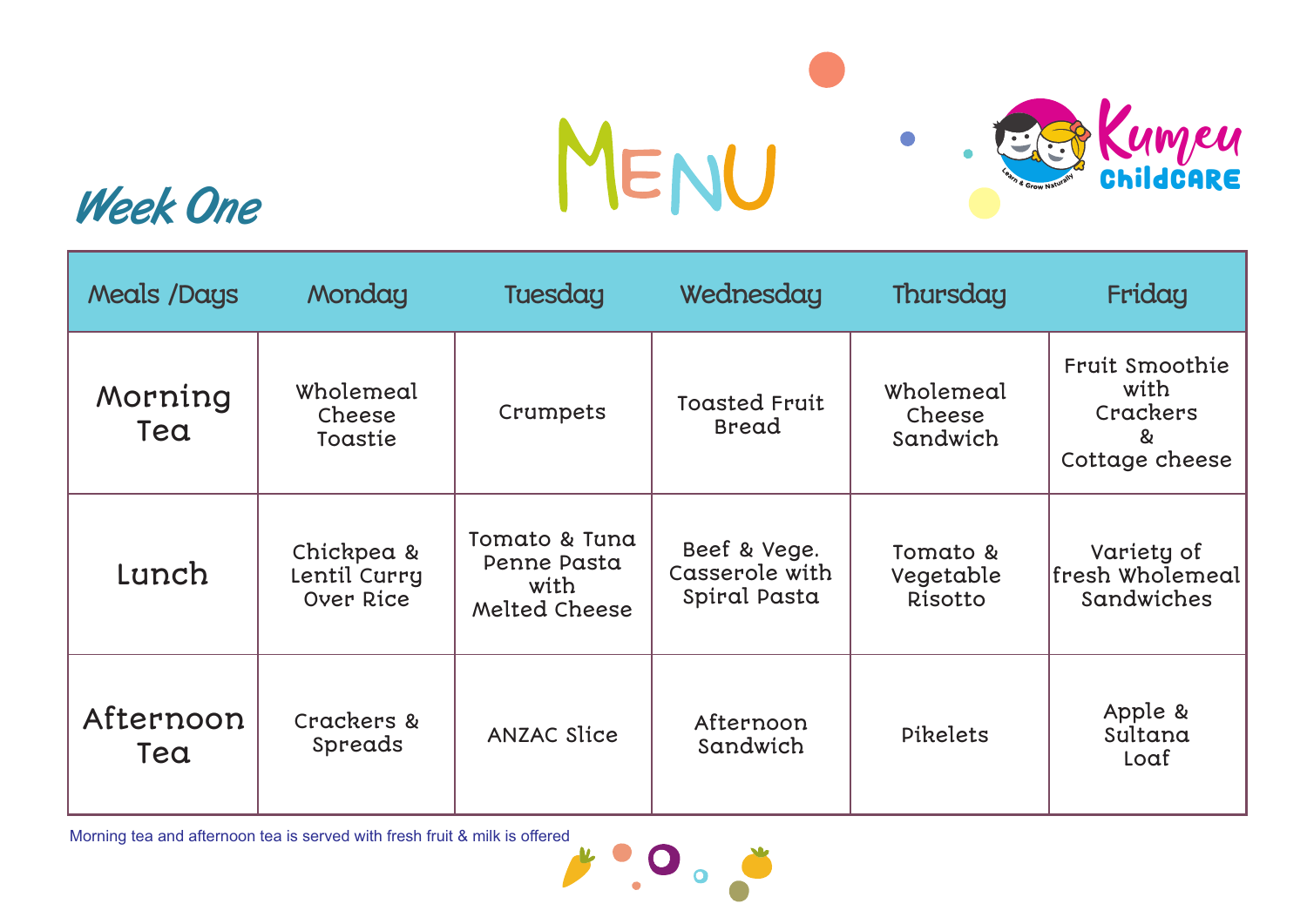

## Week Two

| Meals /Days      | Monday                                          | Tuesday                                                    | Wednesday                       | Thursday                                                 | Friday                                           |
|------------------|-------------------------------------------------|------------------------------------------------------------|---------------------------------|----------------------------------------------------------|--------------------------------------------------|
| Morning<br>Tea   | Fruit Smoothie<br>with Crackers<br>&<br>Spreads | English<br>Muffins                                         | Wholemeal<br>Cheese<br>Toasties | <b>Toasted Fruit</b><br><b>Bread</b>                     | Wholemeal<br>Cheese<br>Sandwiches                |
| Lunch            | Lentil & Coconut<br>Curry Over<br>Rice          | Vegetable Soup<br>Served with<br>Wholemeal<br><b>Bread</b> | Tuna & Vege.<br>Pasta           | <b>Roast Potatoes</b><br>with Baked<br>Beans &<br>Cheese | Beef &<br>Kidney Bean<br>Casserole with<br>Pasta |
| Afternoon<br>Tea | Wholemeal<br>Cheese<br>Scones                   | Date &<br>Bran Loaf                                        | Crackers<br>With Spreads        | Surprise<br>Cookies                                      | Fruit Loaf                                       |

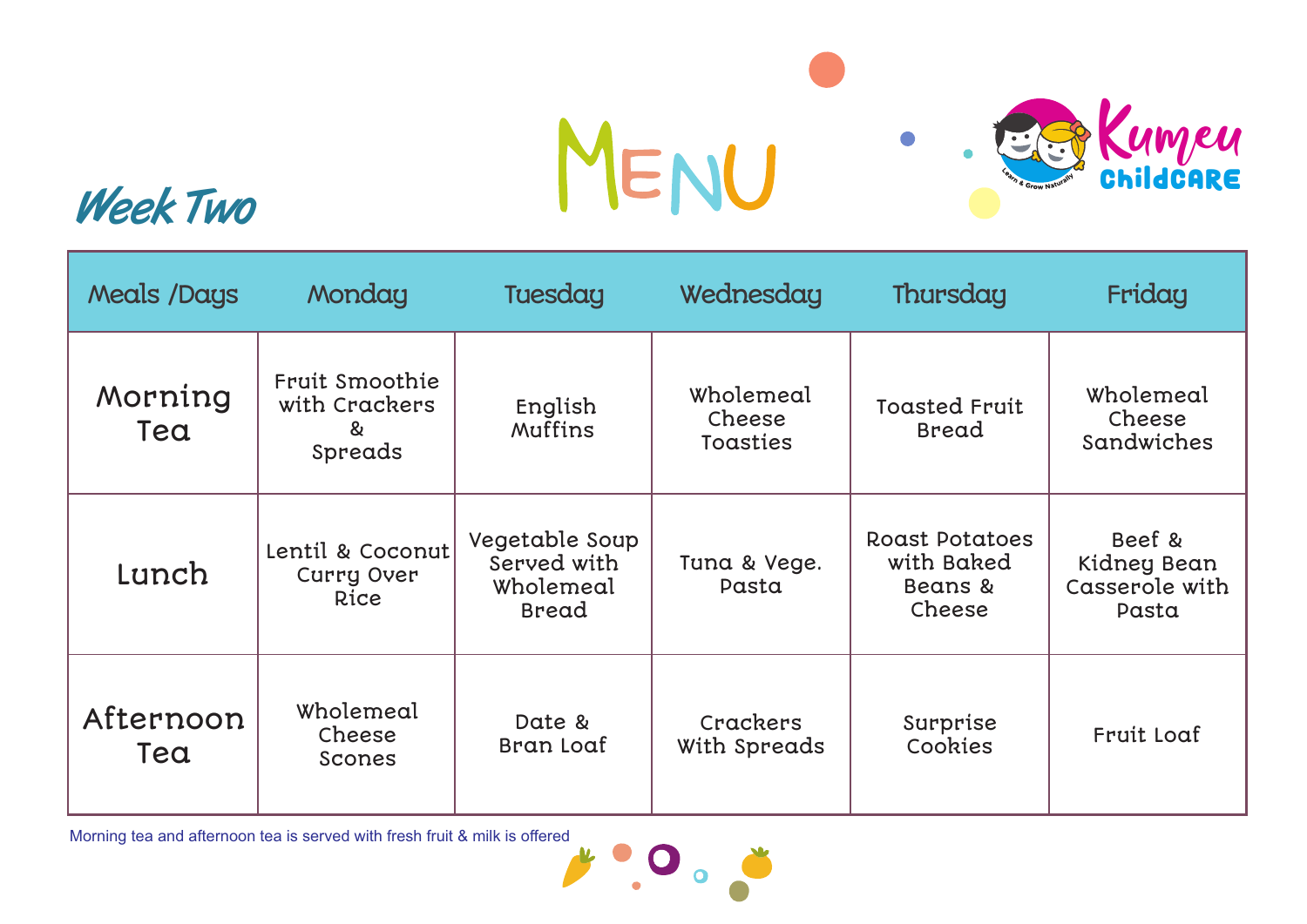

## Week Three

| Meals /Days      | Monday                                                     | Tuesday                                          | Wednesday                                    | Thursday                                       | Friday                             |
|------------------|------------------------------------------------------------|--------------------------------------------------|----------------------------------------------|------------------------------------------------|------------------------------------|
| Morning<br>Tea   | Wholemeal<br>Garlic Toast                                  | Fruit<br>Smoothies<br>with Crackers &<br>Spreads | Toasted English<br>Muffins                   | Crumpets                                       | Wholemeal<br>Cheese<br>Sandwiches  |
| Lunch            | Sausage &<br>Vegetable<br>Casserole Over<br><b>Noodles</b> | Variety of<br>Fresh Wholemeal<br>Sandwiches      | Chicken &<br>Vegetable<br>Curry Over<br>Rice | Tomato &<br>Vegetables<br>Over<br>Spiral Pasta | Beef &<br>Vegetable<br>Cottage Pie |
| Afternoon<br>Tea | Wholemeal<br>Cheese<br>Scones                              | Banana Loaf                                      | Bran Muffins                                 | Vegetable<br><b>Fritters</b>                   | Crackers<br>&<br>Spreads           |